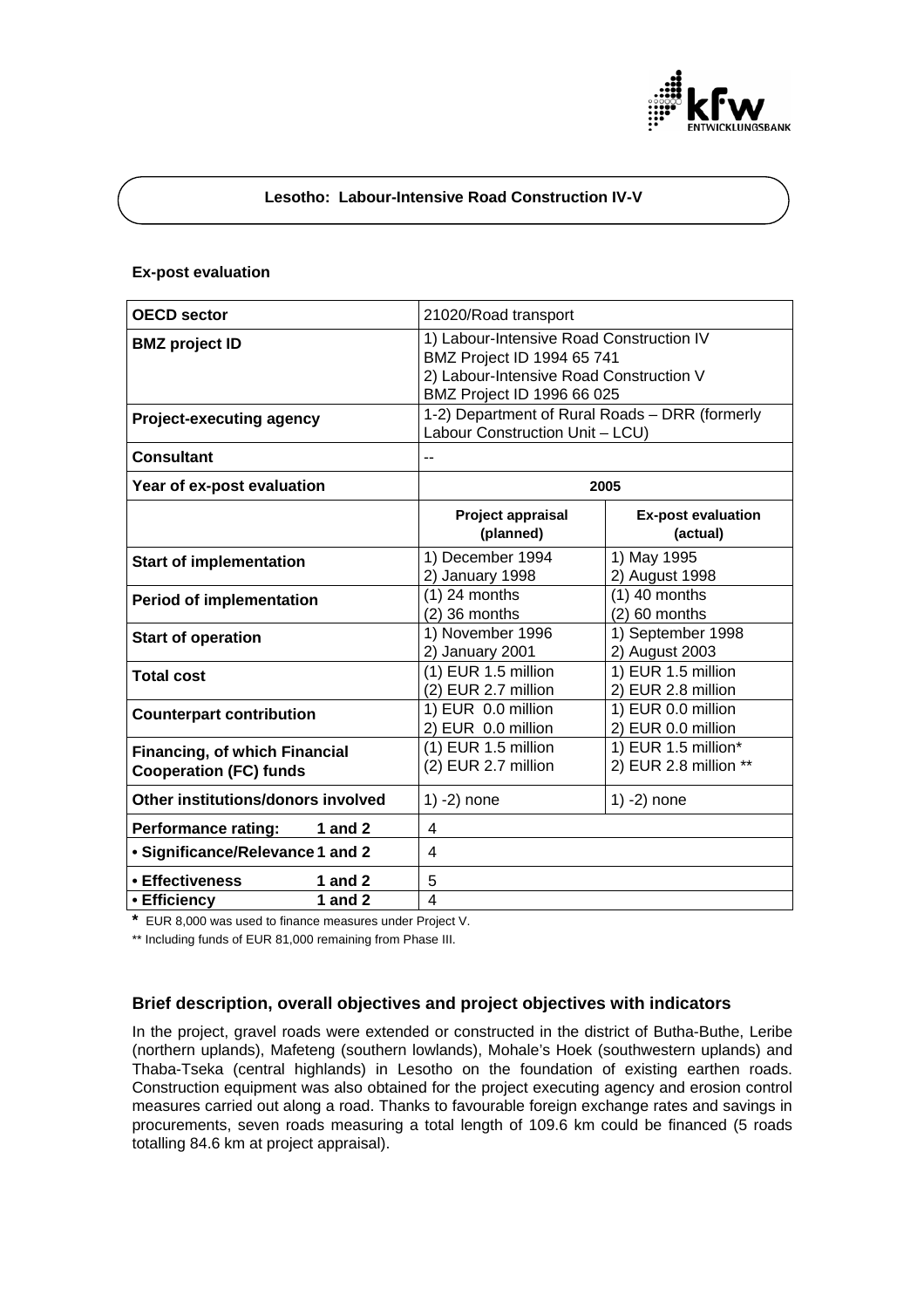The project objective was to improve transport services in the project regions.

Project objective indicators: (a) meeting the forecast traffic volume; (b) all-year trafficability of project roads; (c) setting up a bus service running at least twice a day. Indicators (b) and (c) only applied for the roads in Phase V.

| Road            | Km    | Appraisal forecast for<br>2005, motor vehicles<br>per day | Actual motor vehicles per<br>day 2005 |
|-----------------|-------|-----------------------------------------------------------|---------------------------------------|
| BB 07. Phase IV | 11.8  | 50                                                        | 13                                    |
| MH 03. Phase IV | 14.9  | 39                                                        | 18                                    |
| MH135. Phase IV | 11.7  | 49                                                        | 40                                    |
| LB18. Phase V   | 11.8  | 39                                                        | 68                                    |
| MF13. Phase V   | 14.9  | 46                                                        | 51                                    |
| TT03. Phase V   | 26.5  | 33                                                        | 19                                    |
| TT17. Phase V   | 18.0  | 69                                                        | 11                                    |
| Total           | 109.6 |                                                           |                                       |

The following traffic figures had been determined for indicator a) at project appraisal:

Overall objective: Contribution to the increased use of social facilities in the project regions and raising agricultural production. No indicator for the overall objective was defined at project appraisal.

#### **Programme Design/Major Deviations from Original Programme Planning and Main Causes**

The roads financed by the project were selected on the basis of the proposals made by the project executing agency. The order of priority was drawn up applying the criteria of anticipated poverty impacts and better access to mountain regions. These in turn were based on the preferences of the districts, the number of beneficiaries and traffic density.

The roadworks were carried out under public direction applying labour-intensive methods. Small entrepreneurs were not assigned to construct the project roads, because the project executing agency did not consider them capable of carrying out these kinds of measures on their own yet. Instead, they were engaged in road maintenance, which entailed less complicated activities.

The start of contruction work was delayed in Phase IV due to a government crisis in Lesotho. Owing to difficult terrain, problems with transport capacity and the inclusion of another road in the project, the implementation period was extended. Problems in mobilizing the construction units delayed the start of implementation in Phase V. The main reason for the longer implementation period was the inclusion of an additional road in the project that had not been planned at project appraisal. Because of the delay and the more difficult terrain, additional costs were incurred in domestic currency but these were more than offset by the depreciation of the LSL against the euro. The extension of the two additional roads was financed from the residual funds.

The construction measures were laid out to the usual standard of the project executing agency (generally 6 m crown width, 15 cm gravel depth). In Phase V of the project large scale works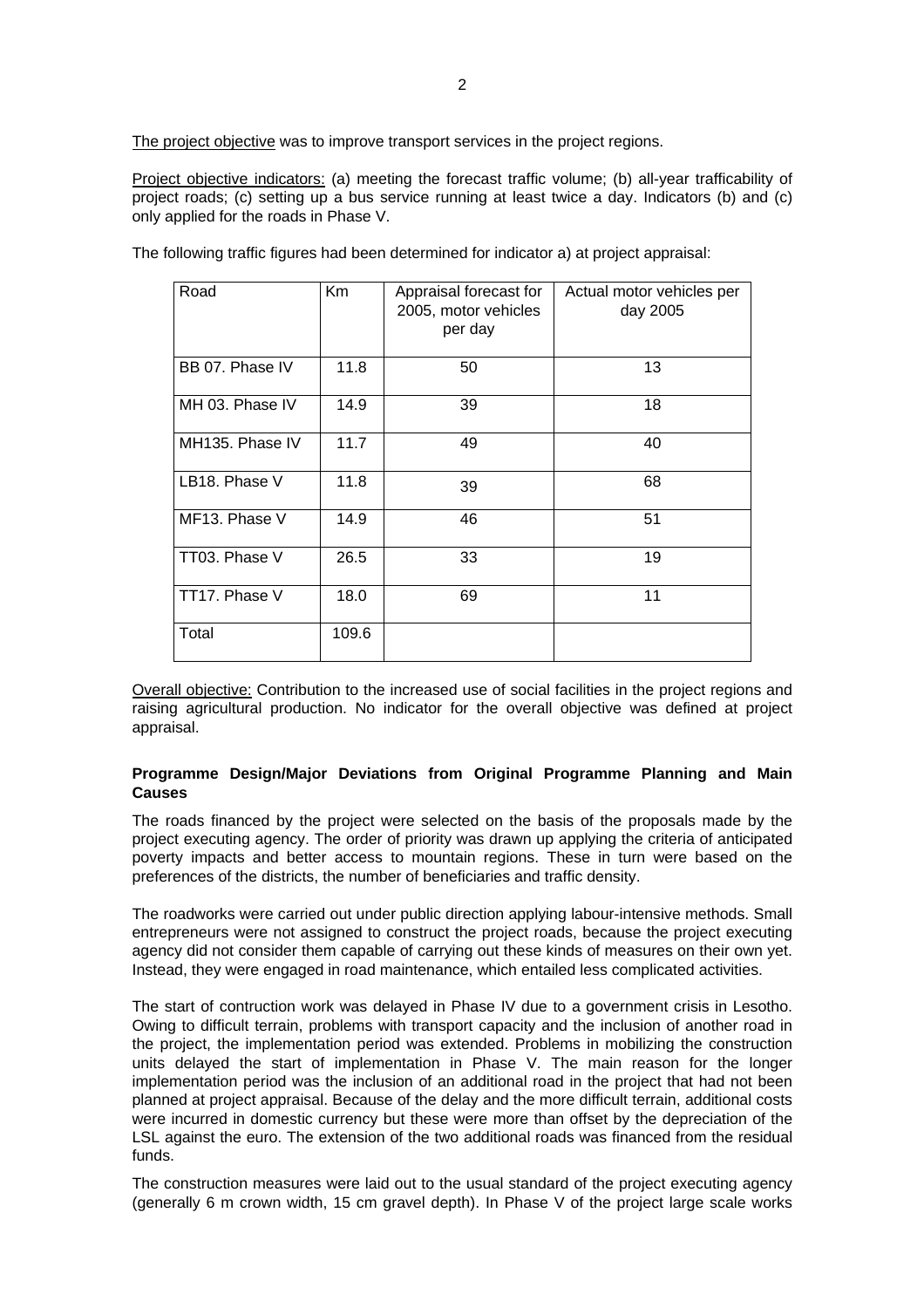were performed to alleviate or remedy erosion damage along the MF 13 by constructing gabions, digging sloped ditches and planting vegetation. Where necessary, erosion control measures were also carried on other stretches of road.

### **Key Results of the Impact Analysis and Performance Rating**

At project appraisal, agricultural production in the project regions was based on livestock breeding (cattle, sheep, goats) and the cultivation of maize, sorghum and wheat, largely for subsistence. This situation has not basically changed since that time. At best, rudimentary market integration has taken place on parts of the BB07, LB 18 and MF 13 with impacts on local farming and trade (sale of grain, cattle, wool, small trading, wage labour in nearby towns). At project appraisal the local population had limited or no access to the social infrastructure in more central locations because of the poor connections and high transport costs. Added to this was the inadequate supply of economic and social infrastructure (health stations, rural water supply, primary schools). At project appraisal, the local population had no access to services essential for economic development, particularly agricultural extension. No detailed data is available on the development of the economic and social infrastructure near the project roads. The qualitative information gained in ex-post evaluation suggests only partial improvements have occurred. There is still a considerable lack of economic and social infrastructure in the regions adjacent to the project roads. Altogether, the projects addressed an essentially relevant area for the social and economic development in the project regions, the lack of transport links. In hindsight, though, this alone has not turned out to be sufficient to make a marked improvement in the economic and social development in the project regions. Additional measures (agricultural extension, improvement of social infrastructure, etc.) would have been needed. So the decision to include roads in comparatively remote rural regions with low agricultural potential in the programme has proved in retrospect to be of limited developmental efficacy.

The general conditions for the project roads under the purview of the DRR are unsatisfactory. In 2004/2005 funds amounting to LSL 31.3 million were requested for road maintenance and rehabilitation by the DRR but it only actually received LSL 20.5 milllion. Based on the LSL 8,000/km in annual maintenance costs for gravel roads or the LSL 7,237/km for earthen roads as estimated by DRR, routine upkeep alone costs LSL 25.8 million. If we account for the DRR estimates of LSL 100,000/km for the periodic maintenance and repair of gravel roads, after an average of seven years (the periodic upkeep of earthen roads does not usually take place) the additional financial requirements amount to LSL 34.6 million. So DRR only has 1/3 of the necessary funds at its disposal. If the appropriations to DRR are not raised by a large margin, the long-term existence of the rural road grid on the present scale is in serious jeopardy.

After 8 years in operation, the condition of 13% of all the extended roadways is already so poor that their use is seriously restricted. Even on stretches of roadway whose condition is described as sufficient (altogether 53 km or 54%), licensed transport operators have already restricted their services. As funding is likely to remain inadequate, the trafficability of the roads can be expected to deteriorate in the foreseeable future. The roads' actual lifespan will fall far short of the 15 -20 years forecast at project appraisal, probably amounting to approx. 10 years.

The objectives achievement in the projects is as follows: On only 2 project roads (total length 26.7 km) was the volume of traffic forecast at project appraisal exceeded. Actual traffic on the remaining roads (82.9 km) fell well short of the figures forecast at project appraisal. Six of the seven project roads are still passable all year round. The MH 03 is already in too poor a condition for this. Licensed (mini)busses also drive on the 4 roads from Phase V although passenger transport is predominantly operated by unlicensed pickups. Passenger transport does not follow set timetables so that travellers cannot rely on leaving on a certain date or arriving at a certain time. Measured against the indicators, the project did not achieve the objective for the most part. The anticipated impacts for the overall objective were only achieved in limited measure. Agricultural production has only increased by a very small amount near three roads (BB 07, LB 18 and MF 13). Of 29 schools in the area of the project roads only six were established after the roadworks. In water supply, 33 of the 61 present systems have been installed since the project roads were built, but these are not clearly attributable to them.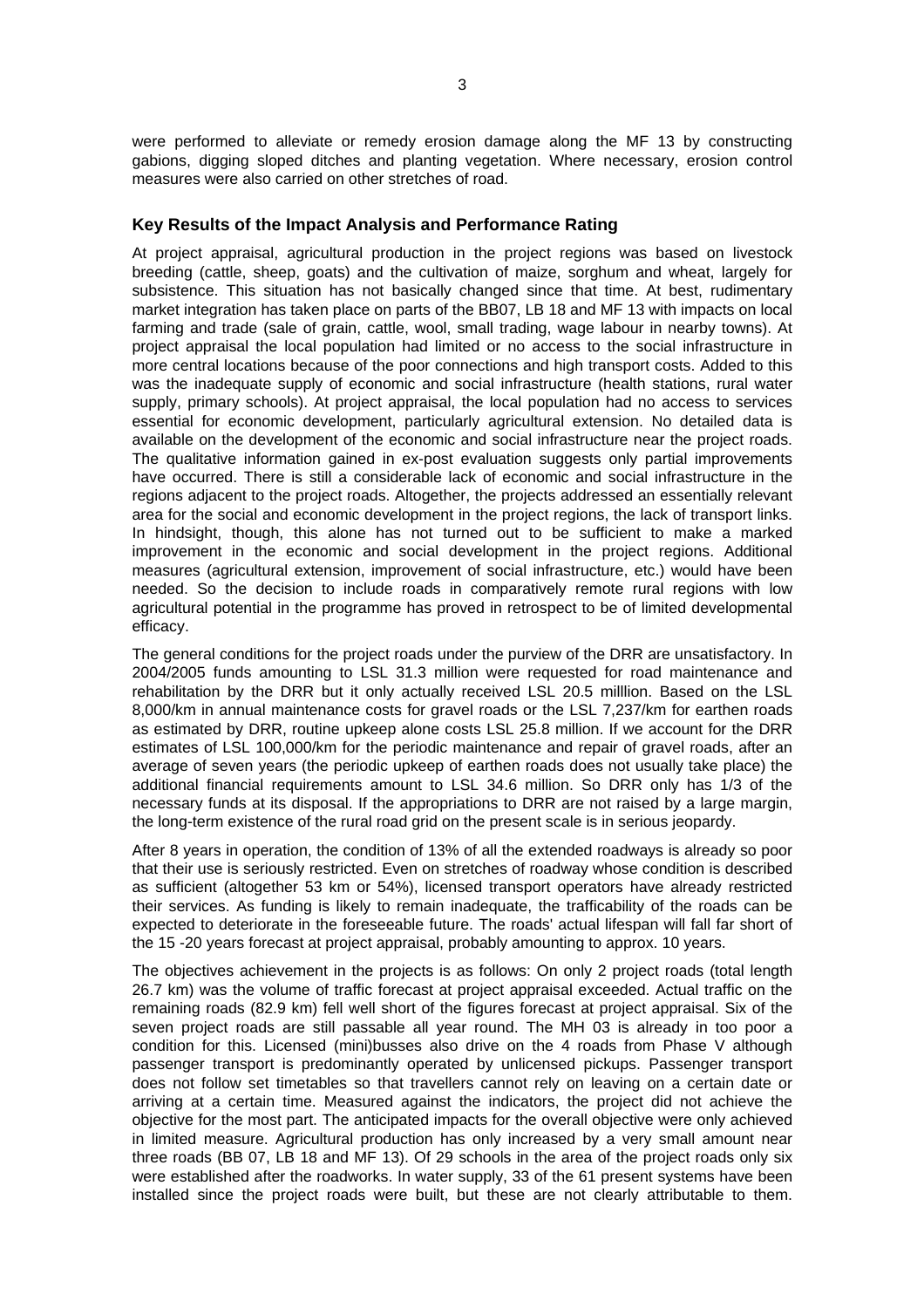Altogether then, the overall objective was not achieved for the most part. Due to the insufficient funds for road maintenance, there is also a very high risk that the volume of transport will decrease further with the resultant adverse consequences for project and overall objective achievement.

We assess the developmental efficacy of the projects as follows:

- For the most part, the project objectives have not been met. The volume of traffic on the project roads is much smaller than expected. Most of the anticipated improvements in passenger transport have not occurred. Transportation here is predominantly run by unlicensed operators with considerable disadvantages for the users (irregular transport, low comfort and security). Insufficient repair and maintenance impairs the conditions of the project roads so much that their lifespan will end up far shorter than planned at project appraisal. We assess the effectiveness of the projects as clearly insufficient (**Subrating 5**).
- In view of the small agro-ecological potential, the premise that improving transport facilities could help develop the economic resources of agricultural in the project regions in particular and thus remove a relevant constraint on economic and social development was implausible (relevance). The actual impacts on promoting agricultural development were much smaller than expected (significance). Nor is there a discernible improvement in the use of the available social infrastructure as a whole. The income effects achieved through the labour-intensive implementation were temporary. They did not result in startup finance for any durable earning opportunities. We assess the developmental relevance/significance of the projects overall as slightly insufficient (**Subrating: 4**).
- We judge the specific investment costs for the roads constructed as reasonable (production efficiency). Looking at the utilization of built capacity, in view of the much smaller traffic density than planned the savings on operating costs cannot be expected to offset the investment costs (negative return). On the other hand, the roads have had far less effect than expected in improving agriculture and the use of social infrastructure (allocative efficiency). Altogether, we assess the efficiency of the projects as slightly insufficient (**Subrating 4**).

We assess the developmental impact of the projects as slightly insufficient.

One economic impact of the projects were the temporary employment effects. For the labourintensive construction of the roads, these amounted to 1,850 person-years, well above the estimates at appraisal (1,380). The labour-intensive upkeep measures generate further employment largely benefitting unskilled and jobless poor women and men recruited locally. However, the employment effects are less than originally planned due to the meagre repair and maintenance funds. The population (target group) around the roads benefitting from the projects is predominantly poor (> 50%). At project appraisal the assumption was that the projects would improve the conditions of life for the target group in particular through beneficial effects on agricultural production. This proved to be the case to a limited extent only. The projects did not aim at improving the situation of women. Women were involved in the labour-intensive building measures (share: 30%). The projects did not aim at improving governance or participation. The projects carried out erosion control measures in erosion-prone areas in the South of the country. These aimed at preventing additional erosion damage along the MF13 due to routing. The roadworks did not cause any significant environmental damage.

# **General Conclusions and Recommendations**

If the primary rationale for a road transport project is not economizing on vehicle running costs but generating additional development effects in the region (access to sales/supply markets and social services), a baseline survey should if possible also be conducted as part of the feasibility study to be able to assess these impacts in an ex-post evaluation.

If a pure rural road construction project is to make a contribution to removing a constraint on agricultural development in a region, the feasilbility study should examine in detail whether the project region is suitable enough for this. Regions whose agricultural development is hampered